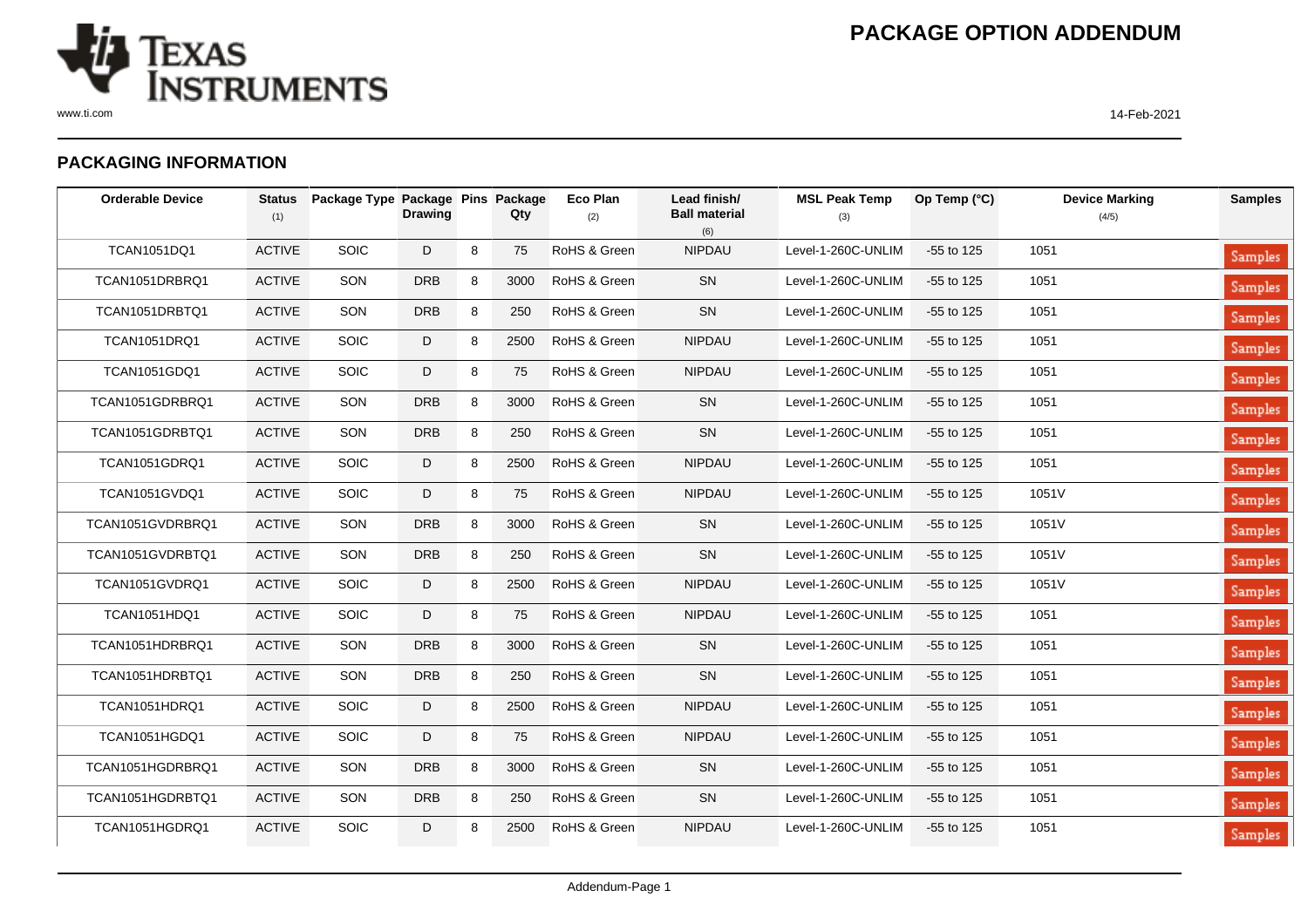

www.ti.com 14-Feb-2021

| <b>Orderable Device</b> | <b>Status</b><br>(1) | Package Type Package Pins | <b>Drawing</b> |   | Package<br>Qty | Eco Plan<br>(2) | Lead finish/<br><b>Ball material</b><br>(6) | <b>MSL Peak Temp</b><br>(3) | Op Temp $(^{\circ}C)$ | <b>Device Marking</b><br>(4/5) | <b>Samples</b> |
|-------------------------|----------------------|---------------------------|----------------|---|----------------|-----------------|---------------------------------------------|-----------------------------|-----------------------|--------------------------------|----------------|
| TCAN1051HGVDQ1          | <b>ACTIVE</b>        | <b>SOIC</b>               | D              | 8 | 75             | RoHS & Green    | <b>NIPDAU</b>                               | Level-1-260C-UNLIM          | $-55$ to 125          | 1051V                          | Samples        |
| TCAN1051HGVDRBRQ1       | <b>ACTIVE</b>        | SON                       | <b>DRB</b>     | 8 | 3000           | RoHS & Green    | SN                                          | Level-1-260C-UNLIM          | $-55$ to 125          | 1051V                          | Samples        |
| TCAN1051HGVDRBTQ1       | <b>ACTIVE</b>        | SON                       | <b>DRB</b>     | 8 | 250            | RoHS & Green    | SN                                          | Level-1-260C-UNLIM          | $-55$ to 125          | 1051V                          | Samples        |
| TCAN1051HGVDRQ1         | <b>ACTIVE</b>        | <b>SOIC</b>               | D              | 8 | 2500           | RoHS & Green    | <b>NIPDAU</b>                               | Level-1-260C-UNLIM          | $-55$ to 125          | 1051V                          | Samples        |
| TCAN1051HVDQ1           | <b>ACTIVE</b>        | <b>SOIC</b>               | D              | 8 | 75             | RoHS & Green    | <b>NIPDAU</b>                               | Level-1-260C-UNLIM          | $-55$ to 125          | 1051V                          | Samples        |
| TCAN1051HVDRBRQ1        | <b>ACTIVE</b>        | SON                       | <b>DRB</b>     | 8 | 3000           | RoHS & Green    | <b>SN</b>                                   | Level-1-260C-UNLIM          | $-55$ to 125          | 1051V                          | Samples        |
| TCAN1051HVDRBTQ1        | <b>ACTIVE</b>        | SON                       | <b>DRB</b>     | 8 | 250            | RoHS & Green    | SN                                          | Level-1-260C-UNLIM          | $-55$ to 125          | 1051V                          | Samples        |
| TCAN1051HVDRQ1          | <b>ACTIVE</b>        | <b>SOIC</b>               | D              | 8 | 2500           | RoHS & Green    | <b>NIPDAU</b>                               | Level-1-260C-UNLIM          | $-55$ to 125          | 1051V                          | Samples        |
| TCAN1051VDQ1            | <b>ACTIVE</b>        | <b>SOIC</b>               | D              | 8 | 75             | RoHS & Green    | <b>NIPDAU</b>                               | Level-1-260C-UNLIM          | $-55$ to 125          | 1051V                          | Samples        |
| TCAN1051VDRBRQ1         | <b>ACTIVE</b>        | SON                       | <b>DRB</b>     | 8 | 3000           | RoHS & Green    | SN                                          | Level-1-260C-UNLIM          | $-55$ to 125          | 1051V                          | Samples        |
| TCAN1051VDRBTQ1         | <b>ACTIVE</b>        | SON                       | <b>DRB</b>     | 8 | 250            | RoHS & Green    | SN                                          | Level-1-260C-UNLIM          | $-55$ to 125          | 1051V                          | Samples        |
| TCAN1051VDRQ1           | <b>ACTIVE</b>        | <b>SOIC</b>               | D              | 8 | 2500           | RoHS & Green    | <b>NIPDAU</b>                               | Level-1-260C-UNLIM          | $-55$ to 125          | 1051V                          | Samples        |

**(1)** The marketing status values are defined as follows:

**ACTIVE:** Product device recommended for new designs.

**LIFEBUY:** TI has announced that the device will be discontinued, and a lifetime-buy period is in effect.

**NRND:** Not recommended for new designs. Device is in production to support existing customers, but TI does not recommend using this part in a new design.

**PREVIEW:** Device has been announced but is not in production. Samples may or may not be available.

**OBSOLETE:** TI has discontinued the production of the device.

<sup>(2)</sup> RoHS: TI defines "RoHS" to mean semiconductor products that are compliant with the current EU RoHS requirements for all 10 RoHS substances, including the requirement that RoHS substance do not exceed 0.1% by weight in homogeneous materials. Where designed to be soldered at high temperatures, "RoHS" products are suitable for use in specified lead-free processes. TI may reference these types of products as "Pb-Free".

RoHS Exempt: TI defines "RoHS Exempt" to mean products that contain lead but are compliant with EU RoHS pursuant to a specific EU RoHS exemption.

Green: TI defines "Green" to mean the content of Chlorine (CI) and Bromine (Br) based flame retardants meet JS709B low halogen requirements of <=1000ppm threshold. Antimony trioxide based flame retardants must also meet the <=1000ppm threshold requirement.

**(3)** MSL, Peak Temp. - The Moisture Sensitivity Level rating according to the JEDEC industry standard classifications, and peak solder temperature.